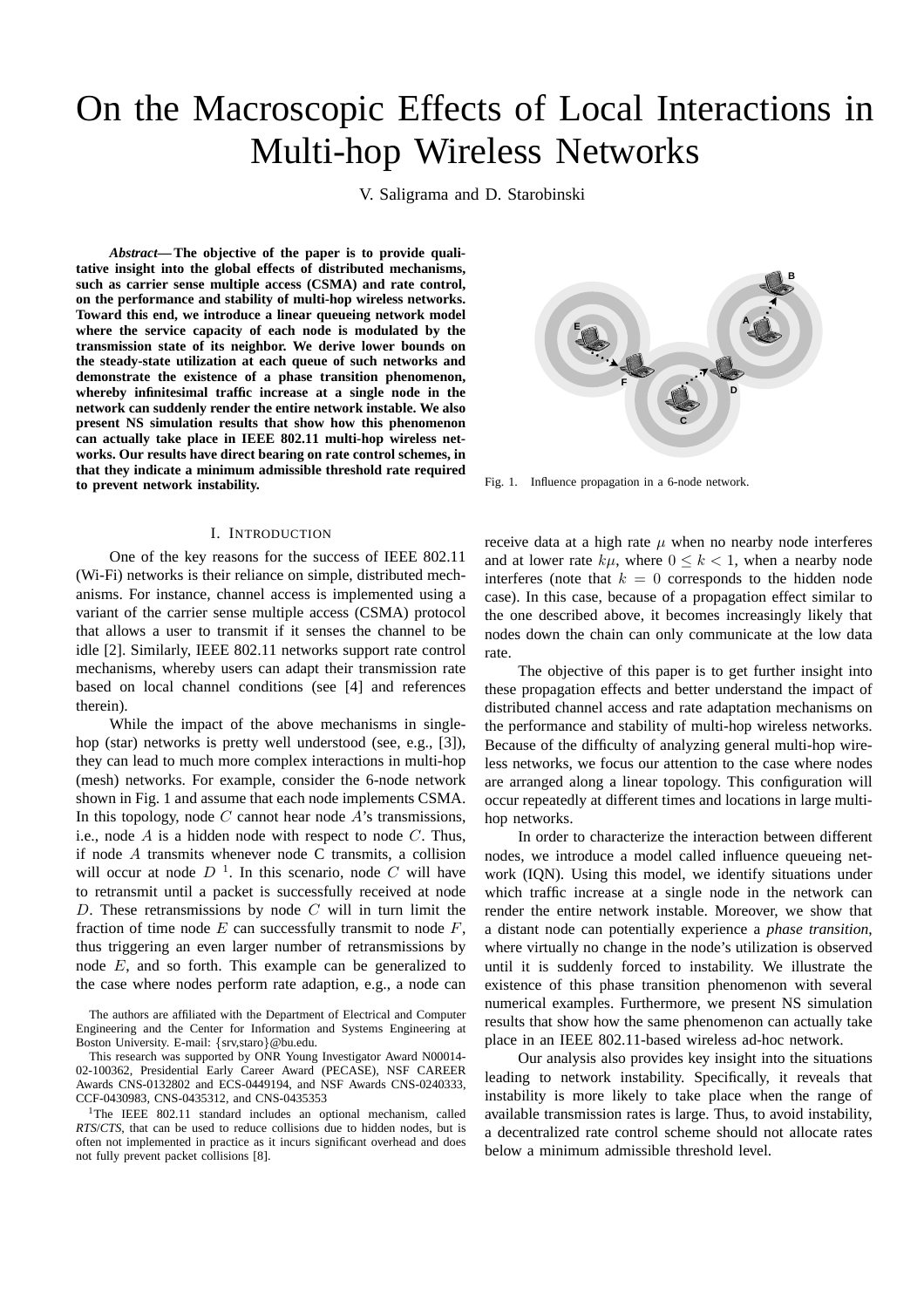In Section II, we introduce and justify our IQN model and discuss related work. In Section III, we derive lower bounds on the steady-state utilization at each queue of these networks and in Section IV we demonstrate the existence of a phase transition phenomenon. These findings are validated by numerical results that are presented in Section V. In the same section, we also present simulation results obtained using the Network Simulator (NS) [1], showing phase transition in a multi-hop IEEE 802.11b wireless ad-hoc network. We conclude the paper in Section VI.

## II. MODELS AND NOTATIONS

In this section, we first present our model, based on influence queuing networks, that provides an analytical framework to capture interaction between neighboring nodes in a multihop wireless network. We then provide justifications to our modeling assumptions and discuss related work.

## *A. The Influence Queue*

We model the behavior of each node using an *influence queue*. According to this model, data packets arrive according to an independent Poisson process with mean rate  $\lambda$  and packets length are i.i.d. following a general distribution with mean  $1/\mu$ . Upon arrival, packets are either served immediately or forced to wait in an infinite-length buffer (if the server is found to be busy). Packets in the buffer are served according to a "first in, first out" (FIFO) priority discipline.

At first glance, the influence queue model appears quite similar to the familiar  $M/G/1$  queuing model. However, an influence queue includes two additional components: an influence process,  $X(t)$  and a capacity process  $C(t) = f(X(t))$ . The influence process at each node is a function of the states of other nodes in the network.

We now focus on the most basic example of an influence queue model, the binary-rate influence queue. First, let the influence process  $X(t) \in \{0, 1\}$  be an on-off process. The capacity process (or the modulated process) is defined as

$$
C(t) = \begin{cases} 1 & X(t) = 0 \\ k & X(t) = 1, \end{cases}
$$
 (1)

where  $0 \leq k \leq 1$  is the influence rate. In other words, the queue operates at rate  $k$  when the influence process is "on" and at unity when it is "off". In this paper, we apply this model to the case where the transmission rate of a node depends on the transmission state of a neighboring node. Specifically, if the neighbor transmits at time t, then  $X(t) = 1$ ; otherwise,  $X(t) = 0.$ 

## *B. Linear Influence Queuing Networks*

An influence queuing network (IQN) is a network in which each node is represented by a single influence queue, and the influence between these nodes is defined by the state of one or more other queues in the network.

We next focus on a special class of IQNs, referred to as *linear* IQN, that is defined as follows. Consider an infinite network of influence queues with arrival rates  $\lambda_n$  and packet



Fig. 2. A linear influence queuing network.

length  $1/\mu_n$ ,  $n = 1, 2, \dots$  The steady-state utilization of the *nth* queue is denoted by  $\rho_n$ . Queue 1 is "un-influenced", i.e. its capacity process  $C_1(t) = 1$  for all t. Each of the remaining queues is directly influenced only by the preceding one, and influences only the following one. Thus, the service capacity process of queue *n* for  $n = 2, 3, \dots$  is:

$$
C_n(t) = \begin{cases} 1, & X_{n-1}(t) = 0 \\ k, & X_{n-1}(t) = 1, \end{cases}
$$
 (2)

where  $X_n(t)$  is an on-off process that depends on whether or not the preceding  $n-1$ th queue is transmitting. An illustration of a linear influence queuing network is shown in Fig. 2.

Our primary questions of interest for linear IQNs are as follows. First, if we were to increase the mean traffic rate of only the first queue, how would this influence propagate to affect the new steady-state utilization of the other queues in the network? Second, under what conditions are we guaranteed that simply changing the traffic load on the first queue will drive some queue in the network to instability, especially for very distant queues ( $n \to \infty$ )? Finally, how does this behavior change as a function of the influence parameter  $k$  and the initial load on the network?

## *C. Model Justification and Related Work*

The Poisson process, in addition to making the analysis tractable, can be a suitable model for applications where traffic is generated by the aggregation of a large number of independent streams.

Our model assumes that interferences are only due to transmissions from an immediate upstream neighbor. This is a reasonable assumption in situations similar to the one depicted in Fig. 1 where the transmission by a nearby node dominates the interferences at the receiver. For instance, in that figure, node A is the dominant interferer for node D and node C is the dominant interferer for node  $F$ , etc. If the path loss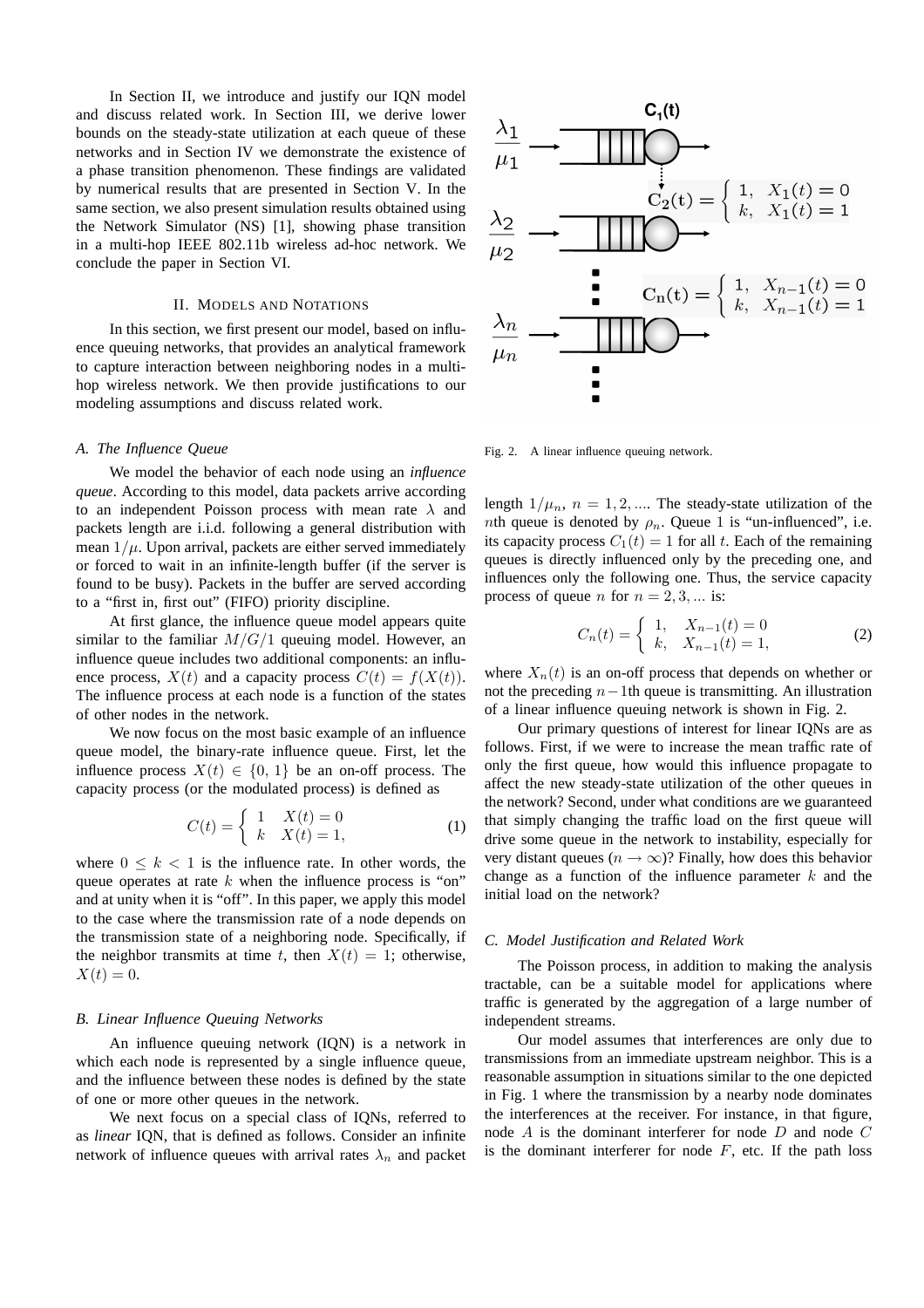exponent  $\alpha$  is high enough, e.g.,  $\alpha = 4$ , then the interference caused by the immediate upstream neighbor will typically be much larger than the aggregate interference caused by all the other transmitting nodes.

Our model is closely related to priority queues [5] but differs in some key aspects. First, a priority queueing system has a single server and only a single queue can be served at any time. In contrast, in our model several queues can be served simultaneously at different rates. Second, unlike a priority queueing system, where the highest priority queue blocks all the other queues, in our model each queue is influenced only by one adjacent queue.

While problems involving influence queueing networks have been studied in the literature in the past, previous work has mostly focused on determining the stability region and devising scheduling policies that stabilize the network whenever the arrival rates are within this region [7, 10]. In contrast, our paper investigates how distributed channel access and rate control mechanisms can affect the stability of IQNs.

# III. A GENERAL LOWER BOUND ON THE SERVER UTILIZATION IN LINEAR IQNS

The derivation of a closed-form expression for the steady-state utilization  $\rho_n$  of each queue in a linear IQN appears to be a difficult problem. Instead, we provide a general lower bound  $\hat{\rho}_n$  on this quantity. This lower bound will be useful to determine the possible situations in which phase transition phenomena may take place.

**Theorem 1** Set 
$$
\hat{\rho}_1 = \rho_1 = \min\{\lambda_1/\mu_1, 1\}
$$
 and for all  $n \ge 2$   

$$
\hat{\rho}_n = \min\left\{\frac{\lambda_n}{((1-\hat{\rho}_{n-1}) + k\hat{\rho}_{n-1})\mu_n}, 1\right\}.
$$
 (3)

*Then*  $\hat{\rho}_n$  *is a lower bound on the steady-state utilization*  $\rho_n$ *at each queue* n*.*

*Proof:* The proof is by induction. For  $n = 1$ , the claim is obviously true. Our goal now is to show that for any packet j in queue  $n \geq 2$ , we have the following lower bound on the expected service time

$$
E[S_n(j)] \ge \left\{ \frac{1}{((1 - \hat{\rho}_{n-1}) + k\hat{\rho}_{n-1})\mu_n}, 1 \right\} \triangleq \frac{1}{\hat{\mu}_n}, \quad (4)
$$

where  $S_n(j)$  represents the service time of packet j at queue n. Since the above lower bound does not depend on  $j$ , it applies also to the steady-state service time  $S_n$ . Thus, once we prove Eq. (4), the proof of the theorem follows immediately since  $\rho_n = \min(\lambda_n E[S_n], 1).$ 

Now, suppose that for any packet j in queue  $n - 1$  we have a lower bound on the expected service time independent of packet  $j$ , i.e.,

$$
E[S_{n-1}(j)] \geq \frac{1}{\hat{\mu}_{n-1}}.
$$

We are left to establish, based on the induction hypothesis, that a lower bound independent of any packet can also be established for queue *n*.

To simplify the exposition, we first consider the case of  $k = 0$ , which can be considered as the limiting case of a

queue transmitting at an infinitesimally small data rate when influenced by another queue.

We point out two subtle aspects of our analysis:

- 1) Packets in queue *n* depart only when queue  $n 1$  is idle.
- 2) A packet in queue  $n$  enters service as soon as no other packets are ahead of it in the queue.

Therefore packets in queue  $n$  are being served (albeit at zero rate) even when queue  $n-1$  is busy. Figure 3 illustrates such a situation where packet  $C$  in the second queue enters service at time instant  $v$ . We note that even though the packet gets served at non-zero rate only starting from time  $w$ , it does reduce the transmission rate of the server of the third queue starting from time v.

We now introduce some notations to keep track of various variables. We denote by  $T_n(j)$  the *system time* spent by packet  $j$  at node  $n$ , i.e., the total time spent by packet j in the queue and server of node n. We denote by  $W_n(j)$ the *waiting time* for packet  $j$  at node  $n$ , i.e., the time spent by packet j in the queue of node n. The *service time* is the difference between the system time and waiting time, i.e.,  $S_n(j) = T_n(j) - W_n(j)$ . In Figure 3 the time interval [v, z] corresponds to the system and service times for packet C (observe that, in this case, the waiting time is zero). Let  $R_n(j)$ denote the *residual time* it takes to serve all the packets that are already in the queue of node  $n$  when packet  $j$  arrives. Let  $N_n(j)$ ,  $M_n(j)$  be the number of new packets that arrive in queue  $n - 1$  during the times  $T_n(j)$ ,  $W_n(j)$  respectively. For packet C in Figure 3,  $N_n(C) = 1$  and  $M_n(C) = 0$ .

The *workload* for packet  $j$  is the time packet  $j$  is served at the full rate (this corresponds to the intervals  $[w, x]$  and [y, z] for packet C). Finally, let  $V_n(j)$  denote the sum of the workload and the initial *lead time* after which packet j in queue  $n$  is served at the full rate. This initial lead time accounts for the situation where packet  $j$  arrives at a time instant when no other packets are ahead of it in queue  $n$ , but there are packets in queue  $n - 1$  that are to be served (this corresponds to the interval  $[v, w]$  in Figure 3 for packet C). Observe that if there are packets in the server of queue  $n$  when packet  $j$ arrives, then the initial lead time is equal to zero for packet  $i$ .

Based on the above definitions we have,

$$
T_n(j) = R_n(j) + V_n(j) + \sum_{m=1}^{N_n(j)} S_{n-1}(m),
$$
  

$$
W_n(j) = R_n(j) + \sum_{m=1}^{M_n(j)} S_{n-1}(m).
$$

Therefore,

$$
S_n(j) = V_n(j) + \sum_{m=1}^{N_n(j)} S_{n-1}(m) - \sum_{m=1}^{M_n(j)} S_{n-1}(m).
$$
 (5)

We now note that the expected value of  $V_n(j)$  is no smaller than  $1/\mu_n$ . This is because  $V_n(j)$  includes the lead time as well as the workload, which is equal to  $1/\mu_n$ . Therefore,

$$
E[V_n(j)] \ge 1/\mu_n.
$$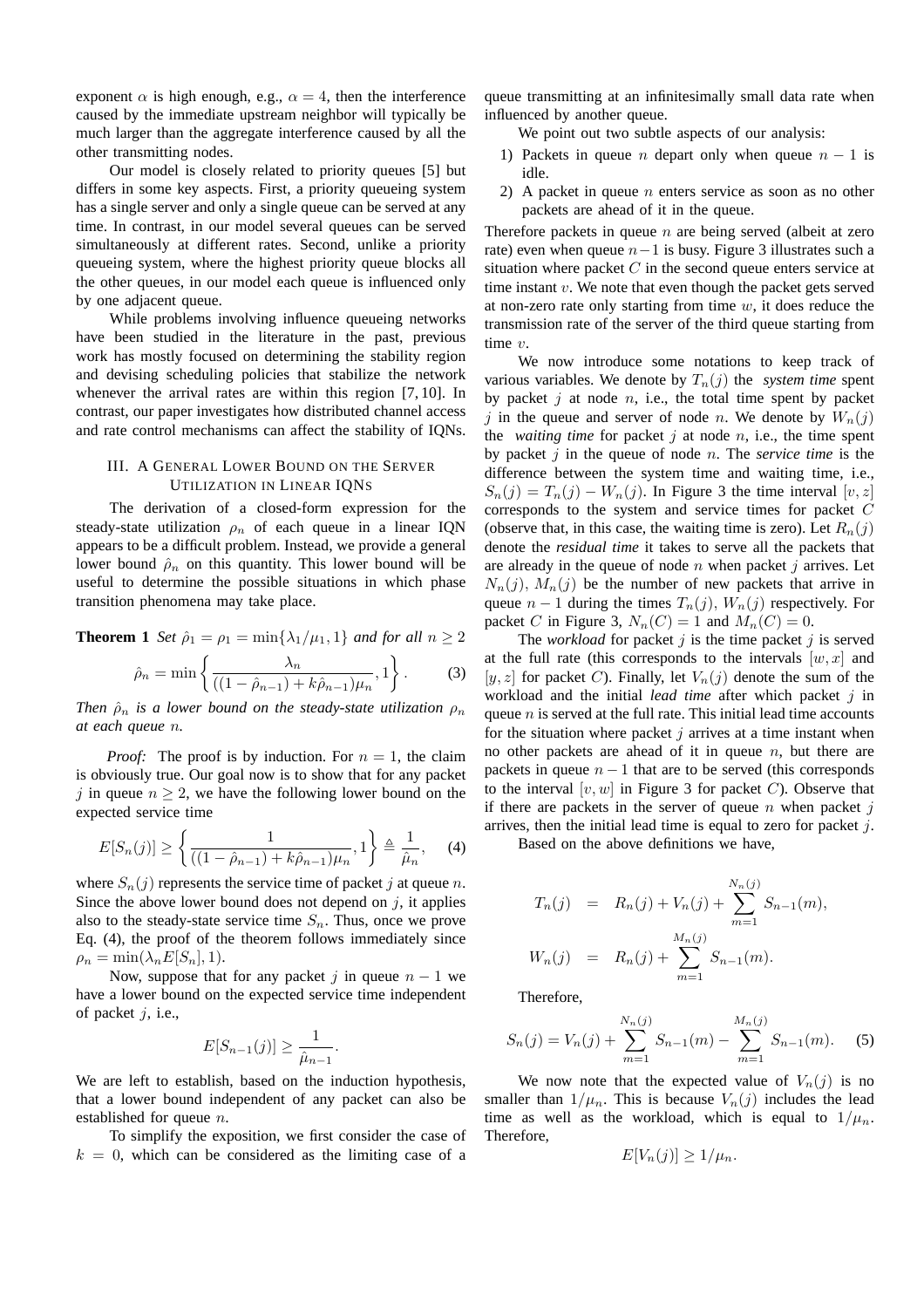Taking expectations in Equation (5) we have, ۔<br>م

$$
E[S_n(j)] \geq \frac{1}{\mu_n} + E\left[\sum_{m=M_n(j)+1}^{N_n(j)} E[S_{n-1}(m)|N_n(j), M_n(j)]\right],
$$

where we have used the property of nested expectations. Now, we remind that the arrival process into queue  $n - 1$  is a Poisson process that is independent of the service time of packets. Therefore  $E[S_{n-1}(m)|N_n(j), M_n(j)] = E[S_{n-1}(m)]$ . Putting these facts together and using the induction hypothesis  $E[S_{n-1}(m)] \geq 1/\hat{\mu}_{n-1}$ , we obtain

$$
E(S_n(j)) \ge \frac{1}{\mu_n} + \frac{E(N_n(j) - M_n(j))}{\hat{\mu}_{n-1}}.
$$
 (6)

From the fact that the arrivals form a Poisson process, we have

$$
E[N_n(j)] = E[E[N_n(j)|T_n(j)]]
$$
  
= 
$$
E[\lambda_{n-1}T_n(j)] = \lambda_{n-1}E[T_n(j)].
$$

Similarly, we have

$$
E[M_n(j)] = \lambda_{n-1} E[W_n(j)].
$$

Thus,

$$
E[N_n(j) - M_n(j)] = \lambda_{n-1} E[T_n(j) - W_n(j)]
$$
  
=  $\lambda_{n-1} E[S_n(j)],$ 

and substituting this expression into Equation (6), we get

$$
E[S_n(j)] \ge \frac{1}{\mu_n} + \frac{\lambda_{n-1}E[S_n(j))]}{\hat{\mu}_{n-1}}.
$$
 (7)

Equation (7) implies that

$$
E[S_n(j)] \ge \frac{\frac{1}{\mu_n}}{1 - \frac{\lambda_{n-1}}{\hat{\mu}_{n-1}}} = \frac{1}{(1 - \hat{\rho}_{n-1})\mu_n} = \frac{1}{\hat{\mu}_n}.
$$

Consequently, this provides a lower bound for the expected service time that is independent of packet  $j$  and thus proves the induction step.

To generalize this result to the case where  $k > 0$ , we proceed as follows: since during any busy time interval at queue  $n - 1$  the server at queue n is served at rate k, this is equivalent to supplying the server with full rate capacity for k fraction of time and at zero rate for  $(1-k)$  fraction of time during that busy period. Using this equivalence we get,

$$
T_n(j) = R_n(j) + V_n(j) + (1 - k) \sum_{m=1}^{N_n(j)} S_{n-1}(m);
$$
  

$$
W_n(j) = R_n(j) + (1 - k) \sum_{m=1}^{M_n(j)} S_{n-1}(m).
$$

Again we have  $E[V_n(j)] \geq 1/\mu_n$  because a packet can initially be served at the lower rate  $k\mu_n$ . The result now follows along the same lines as before.

*Remark:* It is worth noting that Theorem 1 provides a proof of Ross's conjecture [9] for the special case of linear influence queueing networks. This conjecture has already been proven under quite general assumptions for single-server queueing systems (see [6] and references therein), but these results do not appear to be directly applicable to the model considered in this paper.



Fig. 3. Depiction of packet arrivals and the corresponding busy and idle periods in a 3-node unidirectional influence queueing network.

*Example:* To illustrate our results, we compute an exact expression for the queue utilization in a special case of an influence network, that is, a two-node network where  $k = 0$ . We then compare this expression with the lower bound provided by Theorem 1. This case is similar to a priority queuing system since the influenced queue becomes "blocked" whenever influence exists.

For this specific case, the exact value of  $\rho_2$  can be computed using priority queuing results given in [5]. Let  $\pi_{n,m}$ be the joint probability of  $n$  users in queue 1 and  $m$  users in queue 2. We define the two-dimensional moment-generating function (MGF) of the joint probability as the unilateral  $z$ transform

$$
\Pi(z_1, z_2) = \sum_{n=0}^{\infty} \sum_{m=0}^{\infty} \pi_{n,m} z_1^{-n} z_2^{-m}.
$$
 (8)

The MGF of the two-node priority network is given as

$$
\Pi(z_1, z_2) = \frac{\mu_2(1 - \rho_1 - \lambda_2/\mu_2)(z_2 - 1)(1 - \eta(z_2)/z_1)^{-1}}{[\mu_1 \eta(z_2) - \lambda_1 - \lambda_2(1 - z_2^{-1}) + \mu_2(z_2 - 1)]}
$$
(9)

where  $\eta(z_2)$  is the positive root of the following quadratic equation in the variable  $x$ 

$$
\mu_1 x^2 - [\lambda_1 + \lambda_2 (1 - z_2^{-1}) + \mu_1] x + \lambda_1 = 0. \tag{10}
$$

The utilization of the second queue is the complementary of the marginal probability that no class 2 users are in the system:

$$
\rho_2 = 1 - \lim_{z_2 \to \infty} \lim_{z_1 \to 1} \Pi(z_1, z_2) = \frac{\rho_1 + \lambda_2/\mu_2 + \eta}{1 - \eta}, \quad (11)
$$

where

$$
\eta = \lim_{z_2 \to \infty} \eta(z_2)
$$
  
=  $\frac{\lambda_1 + \lambda_2 + \mu_1 - \sqrt{(\lambda_1 + \lambda_2 + \mu_1)^2 - 4\lambda_1\mu_1}}{2\mu_1}.$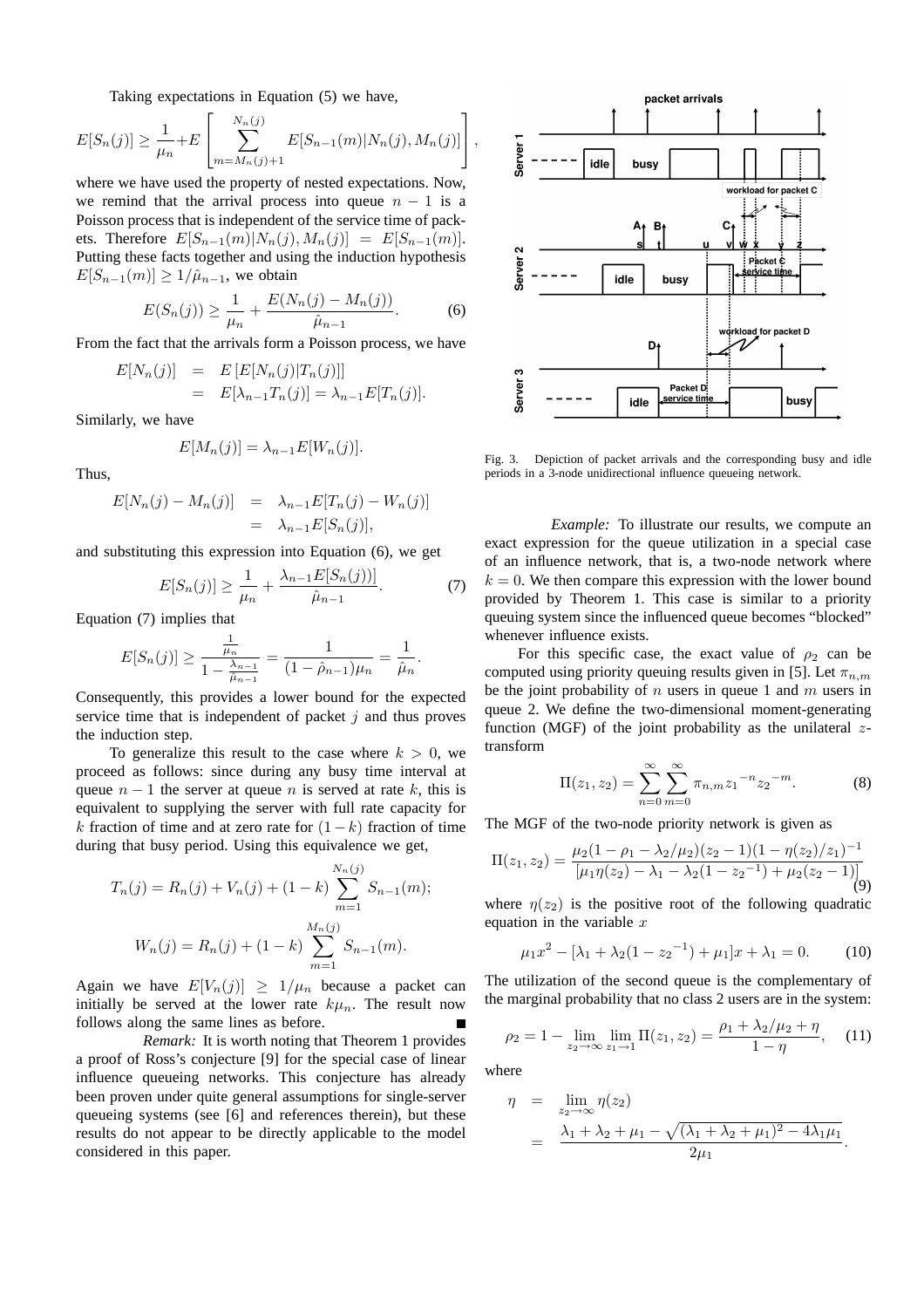

Fig. 4. Utilization of a two-node influence network with  $k = 0$ .

It is easy to show that the expression provided by Eq. (11) is always larger than  $\hat{\rho}_2$ , for any values of  $\lambda_1$ ,  $\lambda_2$ ,  $\mu_1$ , and  $\mu_2$ .

Figure 4 compares  $\rho_2$  and  $\hat{\rho}_2$  for  $\mu_1 = \mu_2 = 1$ ,  $\lambda_2 = 0.2$ and  $\lambda_1 \in [0, 1]$ . We observe that the lower bound is reasonably close to the actual queue utilization.

#### IV. PHASE TRANSITION

We now show how the lower bound provided by Theorem 1 leads to a phase transition in the network behavior under certain conditions. We assume the model given in the beginning of Section II-B, with a uniform influence parameter  $k$ and packet size parameters  $\mu_n = \mu$  for all *n*.

First, we set the traffic rates  $\lambda_n$  such that all queues  $n =$ 1, 2, 3, ... are guaranteed to have a certain minimum utilization  $\hat{\rho}_I$  < 1 as specified by the lower bound of Theorem 1. Thus,

$$
\lambda_1 = \mu \hat{\rho}_I \tag{12}
$$

$$
\lambda_n = \mu[\hat{\rho}_I - (1 - k)(\hat{\rho}_I)^2], \qquad n = 2, 3, .... \quad (13)
$$

Now, suppose we increase the traffic only at queue 1, that is, we increase  $\lambda_1$  but keep the mean arrival rates to all the other queues,  $\lambda_n$ , constant. How will the effect of this increased traffic propagate through the network?

There are two main cases to consider based on the relationship between the parameters  $\hat{\rho}_I$  and k. If  $\hat{\rho}_I < \frac{k}{1-k}$  it turns out that independent of the value of  $\rho_1$  the downstream queues  $n = 2, 3, \dots$  will always remain stable (we recall that  $\rho_1 = \lambda_1/\mu$ ). On the other hand, if  $\hat{\rho}_I > \frac{k}{1-k}$ , then the lower bound on the queue utilization  $\hat{\rho}_n$  will experience a phase transition, as  $\rho_1$  is increased. Specifically, we next show that if  $\rho_1$  crosses a certain threshold  $\rho_1^*$ , then the value of  $\hat{\rho}_n$  suddenly jumps from  $\hat{\rho}_I$  to 1, for large values of n. Our simulations in the next section show that a similar phenomenon takes place for the actual queue utilizations  $\rho_n$ . Note that the condition  $\hat{\rho}_I$  < 1 implies that a phase transition can only take place when  $k < 0.5$ , for the system under consideration.

**Theorem 2** *Suppose that a linear influence queuing network is given with mean arrival rates satisfying Eq. (13). Suppose further that*  $\hat{\rho}_I$  >  $\frac{k}{1-k}$  *with*  $k$  < 0.5 *and define*  $\rho_1^*$  =  $\max(\hat{\rho}_I, \frac{1}{1-k} - \hat{\rho}_I)$ . Then, the following result holds:

$$
\lim_{n \to \infty} \hat{\rho}_n = \begin{cases} \n\hat{\rho}_I & \rho_1 < \rho_1^* \\
1 & \rho_1 > \rho_1^*. \n\end{cases} \tag{14}
$$

*Proof:*

We first consider the case  $\frac{k}{1-k} < \hat{\rho}_I \le \frac{1}{2(1-k)}$ , for which  $\rho_1^* = \frac{1}{1-k} - \hat{\rho}_I.$ 

Now, assume that  $\rho_1 \in [0, \rho_1^* - \alpha]$ , where  $\alpha$  is a constant such that  $0 < \alpha < \frac{1}{1-k} - 2\hat{\rho}_I$ . For such value of  $\rho_1$ , it is easy to show by induction that  $\hat{\rho}_n \in [0, \rho_1^* - \alpha]$ . Specifically, assume  $\hat{\rho}_{n-1} \in [0, \rho_1^* - \alpha]$ . From Eqs. (3) and **??IQN-rates**), we have  $22222$ 

$$
\hat{\rho}_n = \frac{\hat{\rho}_I - (1 - k)(\hat{\rho}_I)^2}{1 - (1 - k)\hat{\rho}_{n-1}}.
$$
\n(15)

We note that  $\hat{\rho}_n$  is an increasing function of  $\hat{\rho}_{n-1}$ . Thus,  $\hat{\rho}_n$ achieves its minimum when  $\hat{\rho}_{n-1} = 0$  and maximum when  $\hat{\rho}_{n-1} = \rho_1^* - \alpha$ . Substituting 0 for  $\rho_{n-1}$  in Eq. (15), we obtain the following lower bound on  $\hat{\rho}_n$ :

$$
\hat{\rho}_n \ge \hat{\rho}_I - (1 - k)(\hat{\rho}_I)^2. \tag{16}
$$

It is easy to show that the right-hand side of Eq. (16) is always greater than 0, for any  $0 < \rho_I < 1$ . Similarly, substituting  $\rho_1^* - \alpha$  for  $\rho_{n-1}$  in Eq. (15), we obtain the following upper bound on  $\hat{\rho}_n$ :

$$
\hat{\rho}_n \le \frac{\hat{\rho}_I - (1 - k)(\hat{\rho}_I)^2}{1 - (1 - k)(\rho_1^* - \alpha)} = \frac{\hat{\rho}_I - (1 - k)(\hat{\rho}_I)^2}{(1 - k)(\hat{\rho}_I + \alpha)}.
$$
 (17)

Since  $\alpha < \frac{1}{1-k} - 2\hat{\rho}_I$ , we have, after multiplying both sides of this equation by  $\alpha(1 - k)$ (we remind that  $\alpha > 0$ ) and rearranging terms,

$$
\alpha - 2(1 - k)\hat{\rho}_1 \alpha - (1 - k)\alpha^2 > 0.
$$
 (18)

We now add  $\hat{\rho}_I - (1 - k)(\hat{\rho}_I)^2$  to both the lhs and rhs of Eq. (18) and obtain, after factoring terms,

$$
(\hat{\rho}_I + \alpha) - (1 - k)(\hat{\rho}_I + \alpha)^2 > \hat{\rho}_I - (1 - k)(\hat{\rho}_I)^2.
$$
 (19)

Dividing both the rhs and lhs of Eq. (19) by  $(1 - k)(\hat{\rho}_I + \alpha)$ , we get

$$
\frac{1}{1-k} - (\hat{\rho}_I + \alpha) > \frac{\hat{\rho}_I - (1-k)(\hat{\rho}_I)^2}{(1-k)(\hat{\rho}_I + \alpha)}.
$$
 (20)

We now identify the lhs of Eq. (20) as  $\rho_1^* - \alpha$ , while the rhs of Eq. (20) is the same as the rhs of Eq. (17), which is an upper bound on  $\hat{\rho}_n$ . Therefore,  $\hat{\rho}_n < \rho_1^* - \alpha$ , and the induction is proven.

Our goal now is to show that for any  $\rho_1 < \rho_1^*$ , the sequence  $\hat{\rho}_n$  converges to  $\hat{\rho}_I$ . First we note, that for any  $\rho_1 < \rho_1^*$ , there exists some  $0 < \alpha < \frac{1}{1-k} - 2\hat{\rho}_I$ , such that  $\rho_1 \in [0, \rho_1^* - \alpha]$ . Consider the "error" expression,

$$
e(n) = \hat{\rho}_n - \hat{\rho}_I. \tag{21}
$$

We will show that  $|e(n)|$  is bounded from above by a geometrically decreasing sequence with ratio factor  $\beta$  < 1. This will establish that  $e(n) \to 0$  and  $\hat{\rho}_n \to \rho_I$ .

It follows by direct substitution of Eq. (15) into Eq. (21) that

$$
|e(n)| = \frac{\hat{\rho}_I(1-k)}{1-(1-k)\hat{\rho}_{n-1}} |e(n-1)| \triangleq C(\hat{\rho}_{n-1}) |e(n-1)|.
$$

We are left to show that the multiplicative factor satisfies  $C(\hat{\rho}_{n-1}) \leq \beta < 1$ , where  $\beta$  is a constant. We observe now that  $C(\hat{\rho}_{n-1})$  is an increasing function of  $\hat{\rho}_{n-1}$ . Furthermore,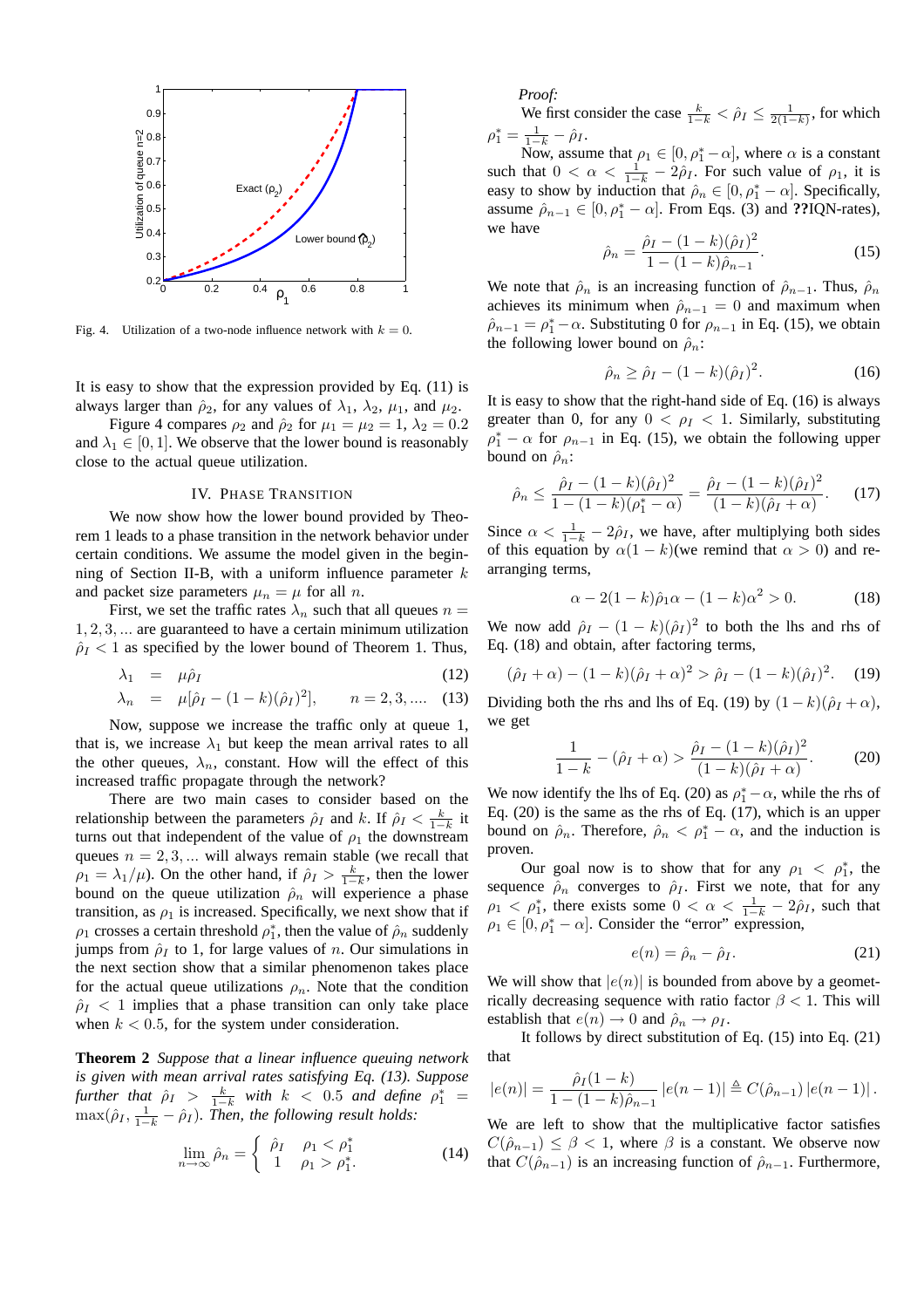since  $\rho_1 \in [0, \rho_1^* - \alpha]$ , we know from the first part of the proof that  $\hat{\rho}_{n-1} \leq \rho_1^* - \alpha$ . Therefore,

$$
C(\hat{\rho}_{n-1}) \le C(\rho_1^* - \alpha) = \frac{\hat{\rho}_I}{(\hat{\rho}_I + \alpha)} \triangleq \beta < 1,
$$

which completes our proof for the case  $\rho_1 < \rho_1^*$ .

The case  $\rho_1 > \rho_1^*$  is handled in an analogous manner. We first note that if  $\rho_1 \in [\rho_1^* + \alpha, 1]$ , with  $0 < \alpha < 1 - \rho_1^*$ , then for any  $n \ge 2$ , we have  $\hat{\rho}_n \in [\rho_1^* + \alpha, 1]$ . The proof of convergence of  $\hat{\rho}_n$  follows the same line as before, with all the inequalities reversed. Thus,  $\hat{\rho}_n$  is lower bounded by the minimum between a geometric sequence with factor ratio  $\beta > 1$  and the value of one. Therefore, for some sufficiently large number  $N_0$ ,  $\hat{\rho}_n = 1$ ,  $\forall n \ge N_0$ .

The proof for the case  $\frac{1}{2(1-k)} \leq \hat{\rho}_I < 1$ , for which  $\rho_1^* = \hat{\rho}_I$ , follows the same lines as above.

## V. SIMULATION RESULTS

In this section, we first present simulations results for linear IQNs, based on the mathematical model introduced in the previous sections of this paper. Next, we present NS simulations demonstrating the existence of the phase transition phenomenon in an IEEE 802.11-based wireless ad-hoc network.

## *A. Simulation of Linear IQNs*

We have conducted Matlab simulations to evaluate the performance of a linear IQN, consisting of  $N = 20$  influence queues. For the simulations, packet lengths are generated as exponential random variables with normalized mean  $1/\mu = 1$ . As specified by the linear IQN model, all queues operate at only two rates: packets in a queue are served at rate of 1 packet per unit of time when the queue's immediate predecessor is idle, and at rate of  $k = 0.3$  packet per unit of time when the queue's immediate predecessor is busy. Also as specified earlier, we set all arrival rates as a function to the lower bound of the initial network utilization  $\hat{\rho}_I$ , and then let  $\lambda_1 \rightarrow \mu$ (while keeping all other parameters constant) to illustrate the effects of influence propagation. For each value of  $\lambda_1$ , steadystate results were obtained by simulating the network for  $T =$  $2 \times 10^5$  units of time and averaging over 5 trials.

Note that from Theorem 2, phase transition may possibly take place only if  $\hat{\rho}_I > 0.428$  when  $k = 0.3$ . In our simulations, we set  $\hat{\rho}_I = 0.45$ . Figure 5 depicts the simulation results obtained for the queue utilization  $\rho_n$  as a function of  $\rho_1$ , for queues  $n = 2, 5, 10, 20$ . These simulation results are compared with the lower bound provided by Theorem 1. In each case, we observe that the qualitative behavior of the simulated results and the lower bound are similar. The lower bound predicts quite well the point at which a sharp increase in the utilization takes place.

# *B. Phase Transition in IEEE 802.11 Wireless Networks*

In this section, we present simulation results, obtained using the Network Simulator (NS) [1], for a linear IEEE 802.11 wireless ad-hoc network. These results suggest that the influence propagation and phase transition phenomena



Fig. 5. Utilization of various queues as a function of  $\rho_1$ : simulation and lower bound ( $k = 0.3$  and  $\rho_I = 0.45$ ).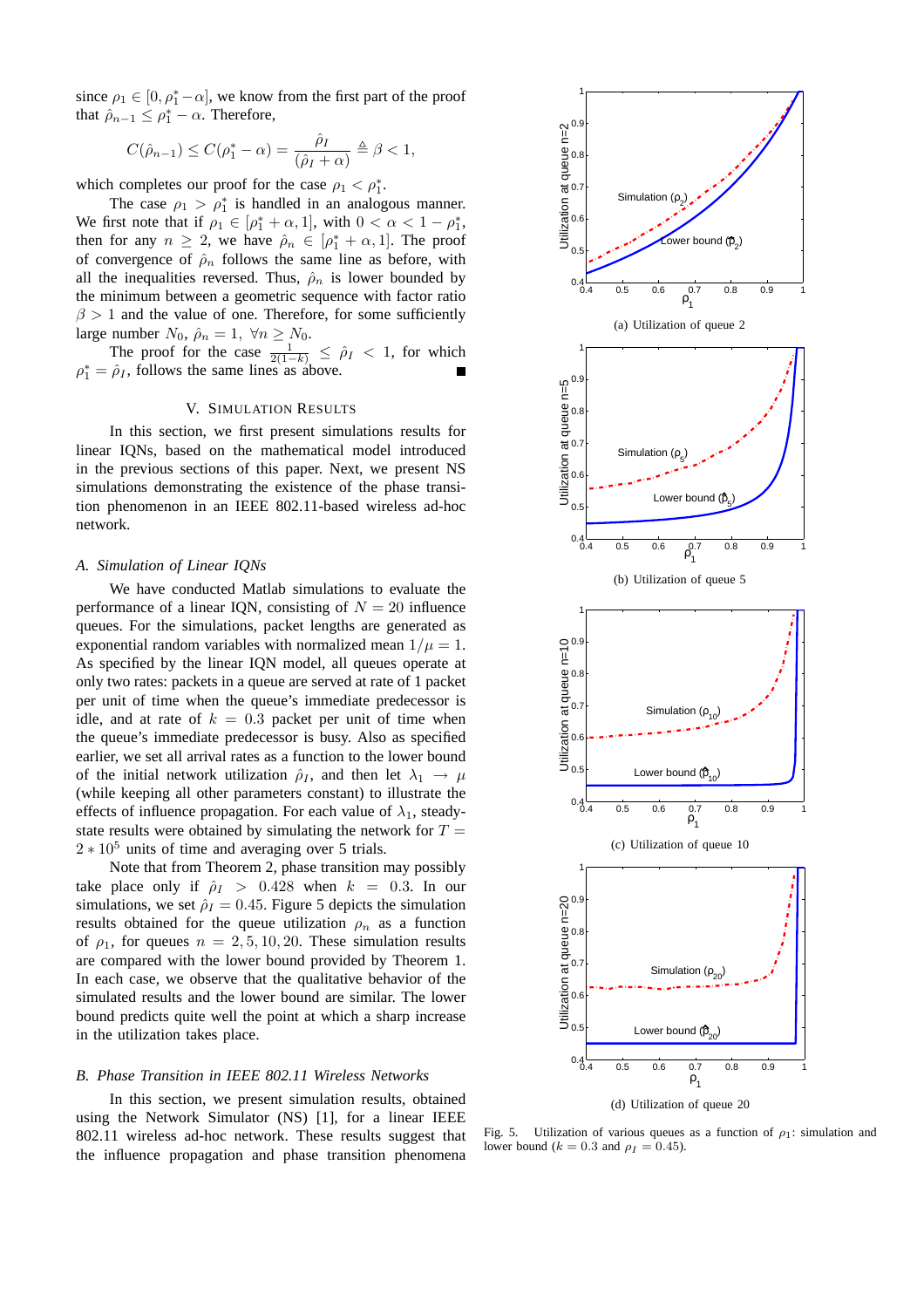

Fig. 6. Simulated IEEE 802.11 network topology

reported in the previous sections may actually take place in real wireless networks. Thus, although our IQN model provides a fairly high-level abstraction of the operation of actual wireless network protocols, it is able to properly capture their qualitative behavior.

**Set-up:** We consider a linear topology consisting of 50 pairs of nodes, as shown in Fig. 6. Each node  $n, n =$  $1, 2, \ldots, 50$ , transmits packets to node n'. In addition, any transmission by node  $n$  interferes with packet reception at node  $(n + 1)'$ . For instance, if both nodes 1 and 2 transmit at the same time, then the packet sent by node  $2$  to node  $2'$  is destroyed.

In accordance with the IEEE 802.11 standard, data packet transmissions must be acknowledged [2]. If a node does not a receive an acknowledgement for a packet that it has transmitted, it backoffs for a random period of time and tries again. The maximum number of retransmissions is limited by the "Long Retry Limit" parameter. This parameter is set to 4 in our simulations.

Our statistical assumptions on the network traffic are as follows. At each node  $n$ , packets arrive according a Poisson process with rate  $\lambda_n$ . These packets are stored in a very large (lossless) buffer and transmitted in a First-In First-Out (FIFO) order. The size of each packet is fixed and set to 2000 bytes. The data rate of the channel is set to 1 Mb/s. Thus, each node can transmit at most 62.5 packets per second. The total running time of the simulation is 1000 seconds.

The IEEE 802.11 network model under consideration is similar to a linear IQN with influence parameter  $k = 0$ (queue  $n$  represents the buffer at node  $n$ ). Note, though, that the linear IQN model does not incorporate back-offs and retransmissions. Thus, we cannot expect both models to produce the same exact results. However, we will show that their qualitative behavior is similar in the sense that the IEEE 802.11 network does experience phase transitions as predicted by the IQN model.

**Results:** The main performance metric for our simulations is the (channel) utilization at each node of the network. This metric is defined as the fraction of time each node is transmitting (successfully or not) over the course of the entire simulation. The exogenous packet arrival rate  $\lambda_n$  at each node  $n \geq 2$  is set to 7 packets per second, while the packet arrival rate  $\lambda_1$  at the first node is varied from 1 to 62.5 packets per second.

Figure 7 depicts the average utilization at each node of the network, for two different cases:  $\lambda_1 = 47$  packets per second and  $\lambda_1 = 52$  packets per second (corresponding respectively to utilization  $\rho_1 = 0.75$  and  $\rho_1 = 0.83$  at node 1). Although the utilization of node 1 varies only by a little amount, the corresponding network behavior is completely different. In the first case the influence of node 1 decays and the network is stable, while in the second case all the nodes



Fig. 7. Utilization at each network node for two different values of  $\rho_1$ .



Fig. 8. Utilization of node 25 as a function of  $\rho_1$ .

in the network become saturated. Note that the maximum utilization in the saturated case is less than 1, due to backoffs and inter-frame spacings required by the IEEE 802.11 standard that prevent nodes from transmitting continuously [2].

The phase transition phenomenon taking place in this IEEE 802.11 network is further illustrated by Fig. 8. This figure depicts the utilization at node  $n = 25$  as a function of the load at node 1. We observe that the utilization remains steady around 0.2, as long as  $\rho_1 < 0.75$ . Then it increases sharply, reaching saturation as  $\rho_1$  exceeds 0.8. This effect is quite dramatic given the fact that node 25 is at a distance of 50 hops from node 1.

For this network, Theorem 2 predicts that phase transition would take place at load no higher than  $\rho_1 = 0.87$ . From Fig. 8, we observe that it actually takes place at load  $\rho_1 \approx$ 0.8. This result suggests that Theorem 2 may provide a useful estimate on the critical threshold value of the phase transition.

# VI. CONCLUDING REMARKS

In this paper, we have studied the impact of distributed carrier sense and rate adaptation mechanisms on the performance and stability of multi-hop wireless networks. We have